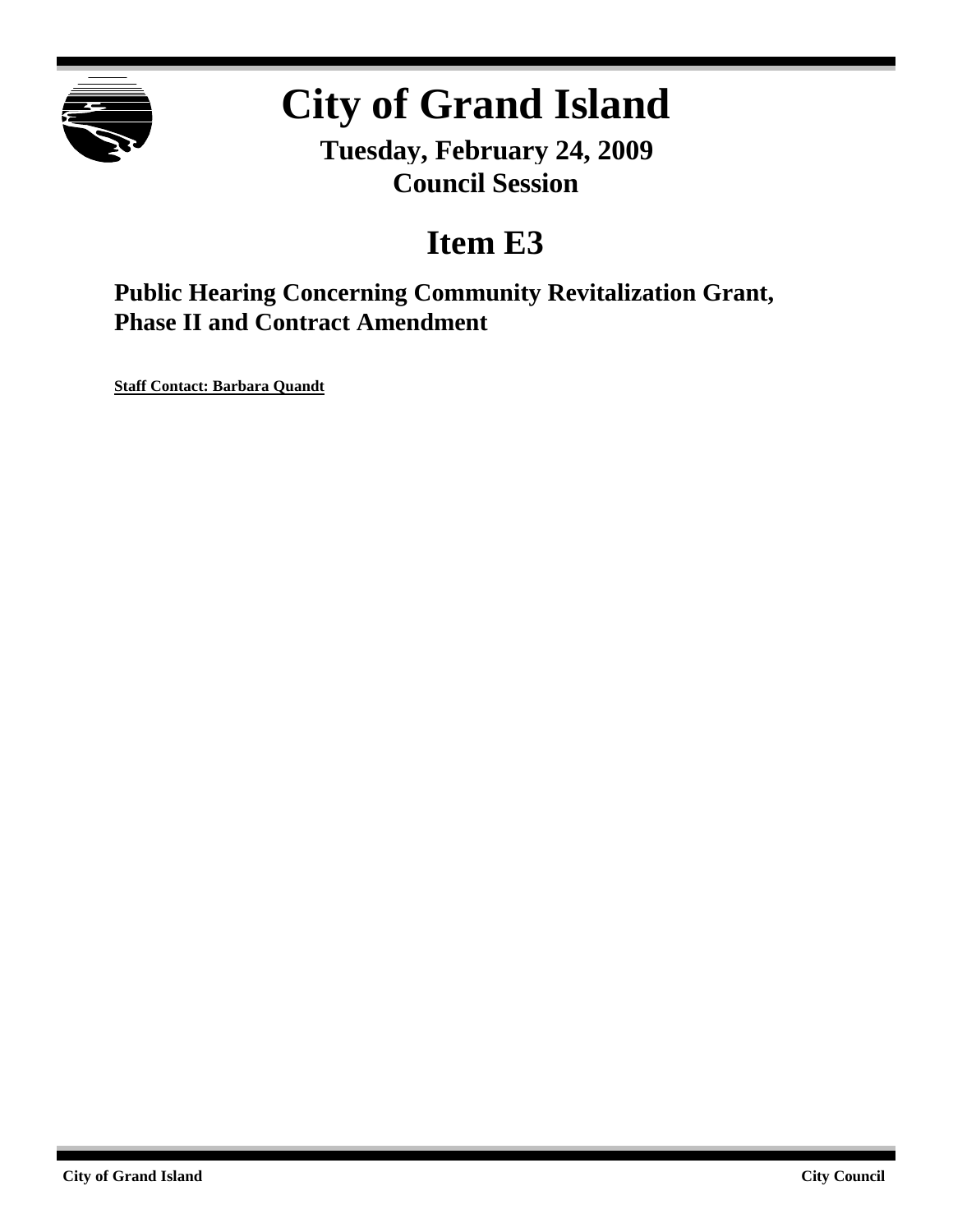## **Council Agenda Memo**

| From:                          | Barbara Quandt, Community Development                                                                  |  |  |
|--------------------------------|--------------------------------------------------------------------------------------------------------|--|--|
| <b>Meeting:</b>                | February 24, 2009                                                                                      |  |  |
| Subject:                       | <b>Public Hearing #2 Concerning Community Revitalization</b><br>Grant, Phase II and Contract Amendment |  |  |
| <b>Item <math>\#</math>'s:</b> | $E-3 & G-8$                                                                                            |  |  |
| $Presenter(s):$                | Barbara Quandt, Community Development Administrator                                                    |  |  |

### **Background**

In 2007, the Nebraska Department of Economic Development (DED) awarded a \$261,010 Community Development Block Grant (CDBG) to the City of Grand Island for Phase II of the Community Revitalization program. Grant funds were allocated for rehabilitation assistance for 7 homeowners and/or down payment assistance for 2 first time homebuyers. This public hearing combines two requirements into one hearing. A public hearing is required during the grant project period to solicit public comment and input into the proposed project and for a contract amendment request to the Nebraska Department of Economic Development. The contract amendment would allow the City to reallocate forty-four thousand seven hundred forty nine dollars (\$44,749.00) from Down Payment Assistance for first-time home buyers with minor rehabilitation to Owneroccupied Rehabilitation.

### **Discussion**

Notice of the public hearing was given February 11, 2009 in the Grand Island Independent and public comment is solicited at this time regarding 1) progress of the Phase II Community Revitalization Grant and 2) a proposed contract amendment budget request. A contract amendment is needed because of challenges in recruiting qualified applicants for the Down Payment Assistance program. There have been far more requests for homeowner rehabilitation than down payment assistance. There is a waiting list for the rehabilitation program. The Department of Economic Development requires a public hearing and Council approval for contract amendment requests.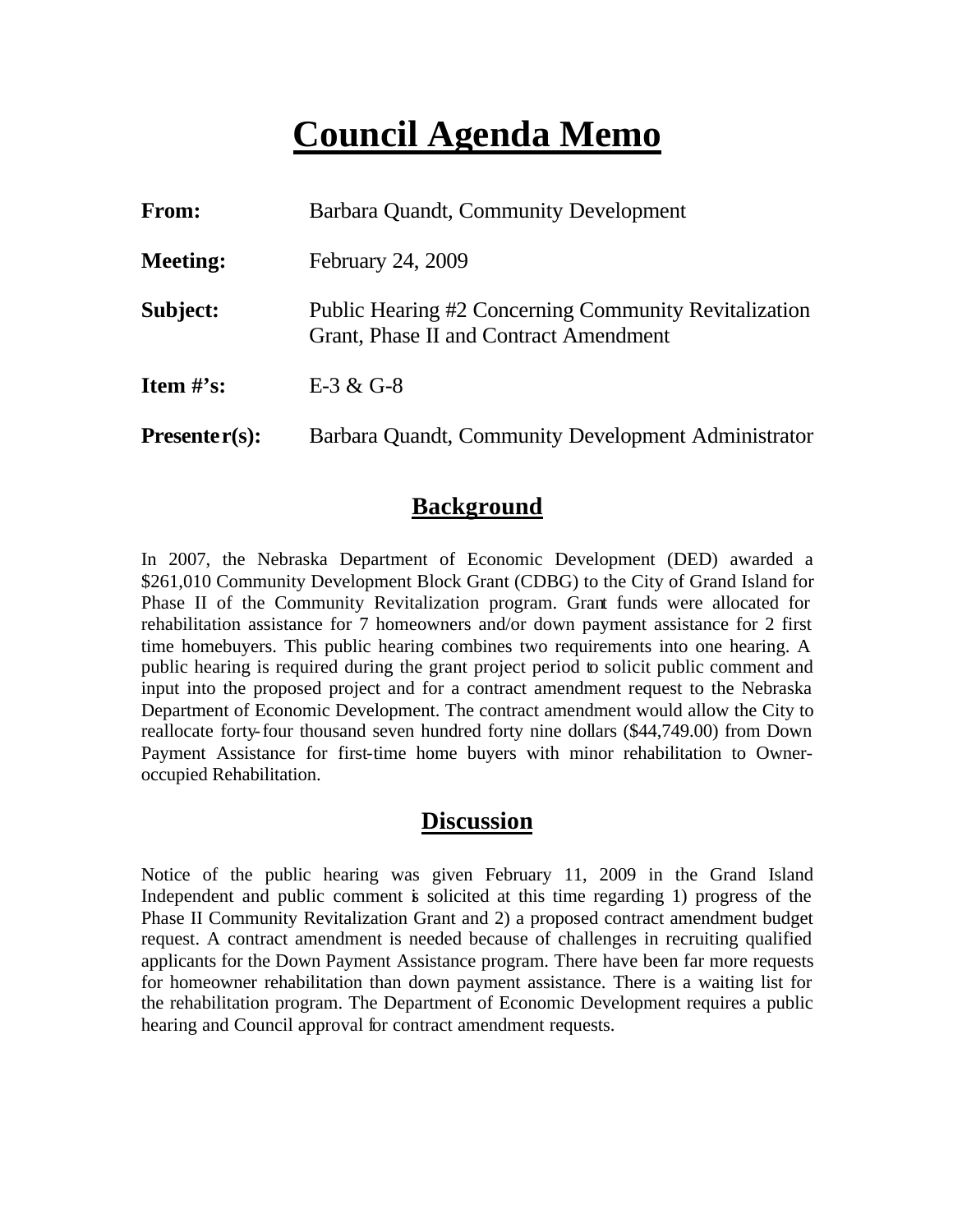## **Alternatives**

It appears that the Council has the following alternatives concerning the issue at hand. The Council may:

- 1. Move to approve the Community Revitalization Phase II contract amendment request and authorize the Mayor to sign all related documents
- 2. Refer the issue to a Committee
- 3. Postpone the issue to future date
- 4. Take no action on the issue

## **Recommendation**

City Administration recommends that the Council approve the Community Revitalization Phase II contract amendment request and authorize the Mayor to sign all related documents.

### **Sample Motion**

Move to approve the Community Revitalization Phase II contract amendment request and authorize the Mayor to sign all related documents.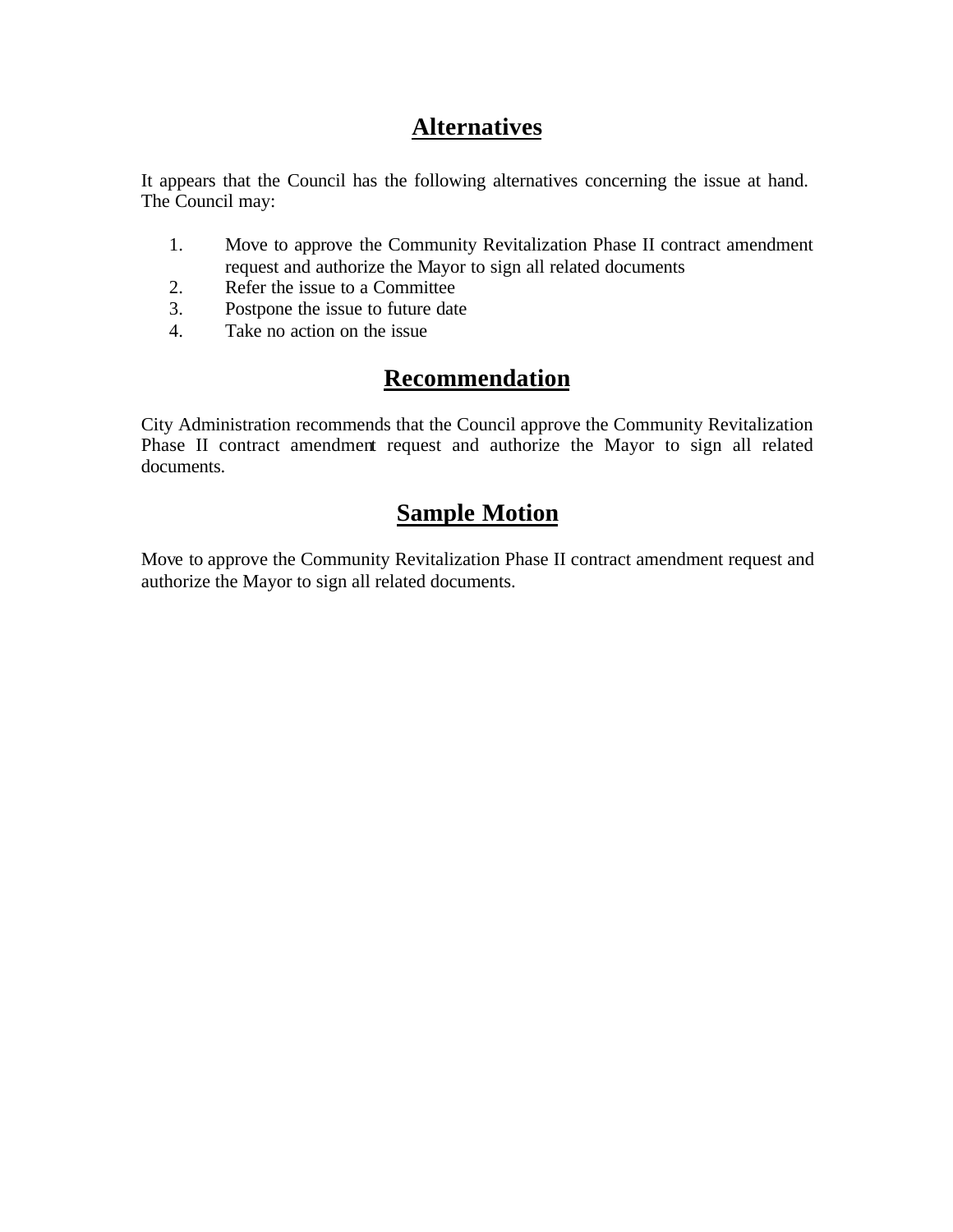#### CDBG CONTRACT AMENDMENT REQUEST FORM

This is not a required form to be submitted with a contract amendment request, however all items listed on the form are requirements of the Nebraska CDBG program to be considered for your contract amendment

| CDBG Grant #_07-CR-002<br>CDBG Grantee City of Grand Island                                                                                                                                                                                                                                                                                                                                                                                                                                                                                                                                                                                                                                                                                                                                                                       |
|-----------------------------------------------------------------------------------------------------------------------------------------------------------------------------------------------------------------------------------------------------------------------------------------------------------------------------------------------------------------------------------------------------------------------------------------------------------------------------------------------------------------------------------------------------------------------------------------------------------------------------------------------------------------------------------------------------------------------------------------------------------------------------------------------------------------------------------|
| DED Program Representative __ Steve Charleston                                                                                                                                                                                                                                                                                                                                                                                                                                                                                                                                                                                                                                                                                                                                                                                    |
| Name Barbara Quandt<br>Person Completing this form                                                                                                                                                                                                                                                                                                                                                                                                                                                                                                                                                                                                                                                                                                                                                                                |
| Contact Number: (308) 385-5444. Ext. 246                                                                                                                                                                                                                                                                                                                                                                                                                                                                                                                                                                                                                                                                                                                                                                                          |
| Please complete for each type of amendment requested                                                                                                                                                                                                                                                                                                                                                                                                                                                                                                                                                                                                                                                                                                                                                                              |
| $\Box$ Extension of Contract End Date – request for DED approval                                                                                                                                                                                                                                                                                                                                                                                                                                                                                                                                                                                                                                                                                                                                                                  |
| Original Contract End Date<br>Current Contract End Date including any previously approved extensions<br>Proposed Contract End Date<br><b>Required Attachments</b><br>Attachment 1: A letter from the Chief Elected Official stating the following<br>1. Certification that the local governing body has approved the extension;<br>2. Identification and reasons for the proposed amendment; including<br>Changes to the nature of the project requiring the amendment;<br>a.<br>b. Steps being taken to avoid any future amendment requests for the same reasons<br>If additional local matching funds are required as a result of this extension, certification that such funds are<br>3.<br>available.<br>Attachment 2: A revised implementation schedule showing when major milestones will be completed for each<br>activity |
| $\Box$ Decrease in proposed accomplishments - request for DED approval                                                                                                                                                                                                                                                                                                                                                                                                                                                                                                                                                                                                                                                                                                                                                            |
| Original Proposed Accomplishments Current Proposed Accomplishments<br>Required Attachments<br>Attachment 1: A letter from the Chief Elected Official stating the following<br>1. Certification that the local governing body has approved the decrease in proposed accomplishments;<br>2. Identification and reasons for the proposed amendment; including<br>Changes to the nature of the project requiring the amendment;<br>a.<br>Steps being taken to avoid any future amendment requests for the same reasons<br>b.<br>If additional local matching funds are required as a result of this decrease, certification that such funds are<br>3.<br>available.                                                                                                                                                                   |
| Attachment 2: A revised implementation schedule showing when major milestones will be completed for each<br>activity                                                                                                                                                                                                                                                                                                                                                                                                                                                                                                                                                                                                                                                                                                              |
| $\Box$ Amendment to Housing Program Guidelines - request for DED approval<br>Required Attachments<br>Attachment 1: Letter from the Chief Elected Official stating the following:<br>Certification that the local governing body has approved the amendment to the housing program guidelines;<br>1.<br>2.<br>Identification and reasons for the proposed amendment;<br>3.<br>If additional local matching funds are required as a result of this amendment, certification that such funds<br>are available.                                                                                                                                                                                                                                                                                                                       |

Attachment 2: If the housing program guidelines amendment will affect major milestones, a revised implementation schedule showing when major milestones will be completed for each activity

Attachment 3: A complete copy of the proposed revised housing program guidelines

CDBG Contract Amendment Form Page 1 of 2 Revised 9/11/2003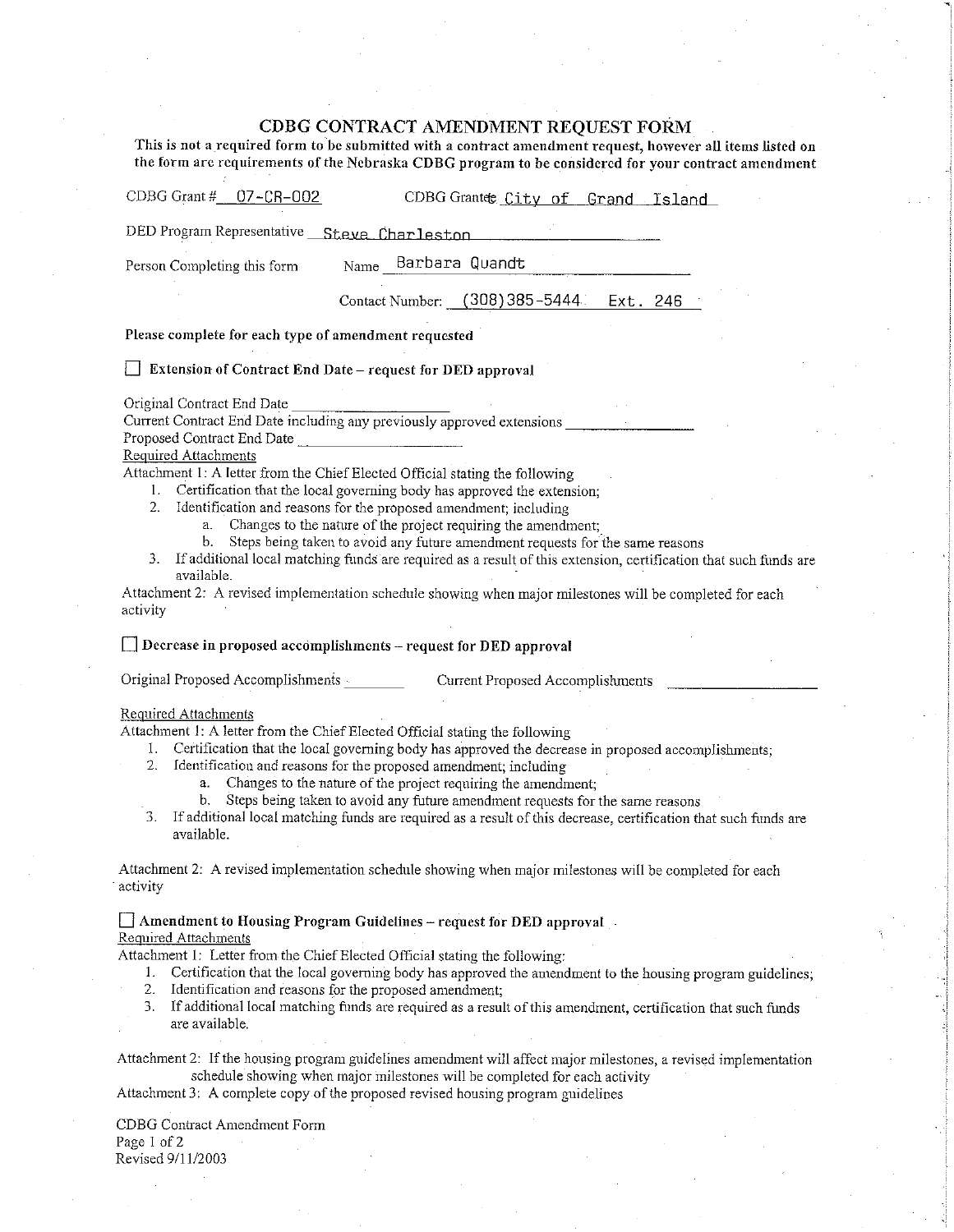#### $\Box$  Budget Amendment - Notification to DED only

Includes reallocating less than 10% of total original grant amount and does not include a new activity, deletion of an approved activity or an increase to General Administration or Housing Administration (no attachments required, however please complete the budgets below)

#### $\bigwedge$  Budget Amendment – request for DED approval

Original Contract Budget Approved

|                        | CDBG Funds | Other Funds | Total Funds |
|------------------------|------------|-------------|-------------|
| <b>Activity Number</b> |            |             |             |
|                        |            |             | \$44,748    |
|                        |            |             |             |
|                        |            |             |             |
|                        |            |             |             |
|                        |            |             |             |
|                        |            | \$44,748    |             |

Proposed Budget After Amendment

|               |                        | CDBG Funds | Other Funds | Total Funds |
|---------------|------------------------|------------|-------------|-------------|
| Activity Code | <b>Activity Number</b> |            |             |             |
| חרמה          |                        | 19219.748  |             | 748         |
|               |                        |            |             |             |
|               |                        |            |             |             |
|               |                        |            |             |             |
|               |                        |            |             |             |

Required Attachments if the request includes reallocating more than 10% of total original grant amount and/or includes a new activity, deletion of an approved activity and/or an increase to General Administration and/or Housing Administration:

Attachment 1: Letter from the Chief Elected Official including:

- 1. Certification that the local governing body has approved the budget amendment;
- Identification and reasons for the proposed budget amendment; including  $2.$ 
	- a. Changes to the nature of the project requiring the amendment
	- Steps being taken to avoid any future amendment requests for the same reasons  $b.$
- If additional local matching funds are required as a result of this amendment, certification that such  $3<sub>1</sub>$ funds are available.
- 4. If the amendment includes a new activity, certification that the activity meets the national objective

Attachment 2: Minutes from the public hearing held on the proposed amendment

Attachment 3: If the budget amendment will affect major milestones, a revised implementation schedule showing when major milestones will be completed for each activity

Attachment 4: Certification of re-evaluation of the environmental assessment (this form is included in the CDBG Administration Manual Chapter 7: Environmental Review Attachment 14)

**DFD Use Only** Date amendment request received - Date amendment approved denied

CDBG Contract Amendment Form Page 2 of 2 Revised 9/11/2003